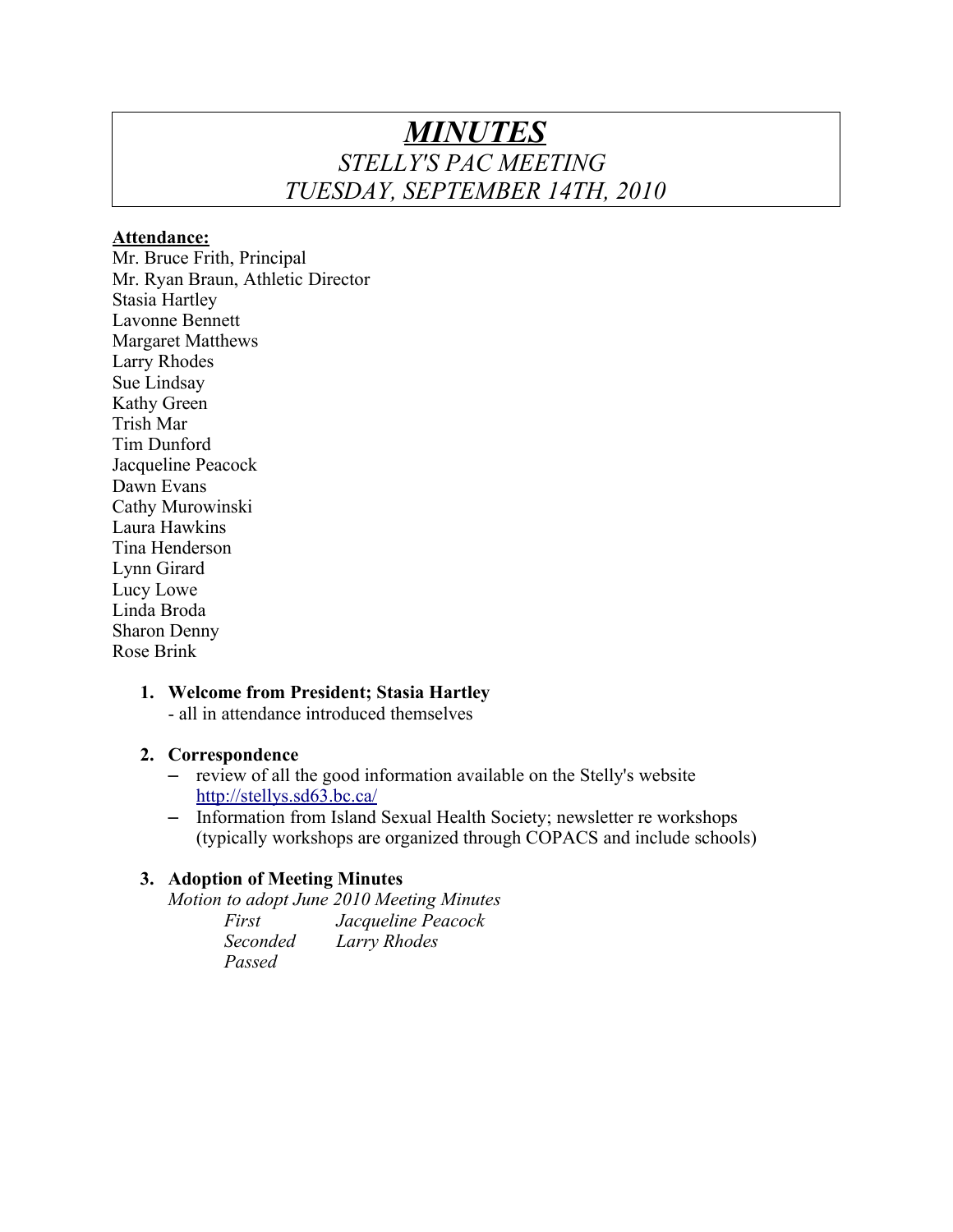### **4. Election of a New Treasurer**

- Linda Lightbody (previous Treasurer) handed over the books this summer - Sue Lindsay offered to take on the position of Stelly's PAC Treasurer

*Motion to vote on new PAC Treasurer* 

| First    | Stasia Hartley |
|----------|----------------|
| Seconded | Lucy Lowe      |
| Passed   |                |

# **5. Report of Officers**

#### **a. Administration; Mr. Bruce Frith**

 Mr. Frith invited Mr. Ryan Braun; Athletic Director to go first re: funding request **Mr. Braun;** 

- Sports: tryouts have happened and teams are up and running
- Rowing; 70 students (Tim Storm stepped down; replacement Kim Holtner)
- Senior / Junior boys soccer
- X-Country (Colleen McNamee)
- Swimming; most swimmers returning
- Volleyball; all teams up and running
- Still in market for Junior Girls and Junior boys basketball coaches
- Funding request for 10 / 11 (will be submitted at November meeting)
- last year requested from PAC; \$7,000 for athletics (thank you)
- this year the school would like to ask for \$10,000
	- increase in cost for BC School Sports, referee costs and uniforms needed for senior boys rugby
- Questions can be e-mailed to Mr. Braun at rhraun@sd63.bc.ca
- Last year there was a user fee for student athletes; user pays it helps If student does multiple sports, they only pay once Junior \$25.00 Senior \$50.00

Question from parent: Will there be Tennis offered this year.

Answer from Mr. Braun; depending on needs/demand and wants

Start to work on spring sports in February

#### **Administration; Mr. Bruce Frith, Principal**

- Start-up was different, a bit overwhelming for staff / learning curve for staff with using new student information system
- Kids are great, clubs and sports have started
- Number of new staff; change is always good
	- Ms. Hansen has moved to Claremont
	- Ms. Peirik; new Vice Principal at Stelly's
	- Mr. Norris; Health & Careers
	- Ms. Sampson; English
	- Mr. Ellis; Behaviour Support
	- Ms. Holtner
	- Ms. Jordanne, Dance
	- additional staff have returned from maternity leave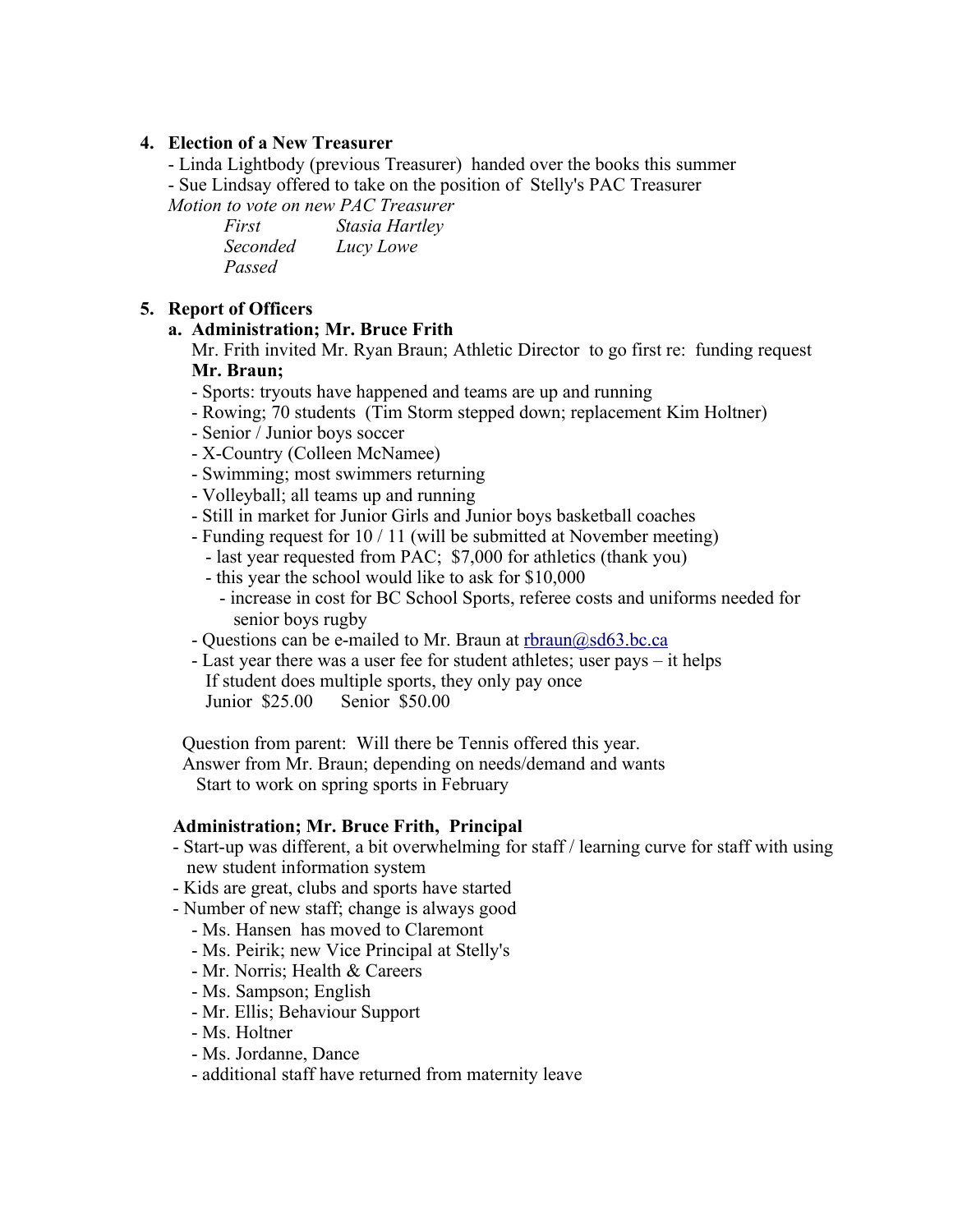# **5. Report of Officers (cont'd.)**

# **a. Administration; Mr. Bruce Frith (cont'd.)**

- Grad parents meeting tomorrow night in MPR at 7 p.m.; an hour of their time would be helpful
- Optimistic about school year; budget/staffing will make as seamless as possible
- Parent asked; how many students registered? Answer; 1095 Down by 66 student from last year. 56 International students Over the years; 650 students to max of 1200. 1000 is about the right size
- Climbing Wall; Boulders Climbing Society acquired Federal / Provincial grants total \$1.7M and fundraising balance. Expansion; back of school beside existing climbing wall. Adding on a 6 storey competition wall (modular structure). Provides ability to host international competition. Display on main bulletin board in school. Opening April 2011.
- Question asked; How many teachers did we loose? Answer: 5 FTE; due to budget process and enrollment
- Class sizes varied at this time; will work with teachers to make sure classes will work for learning

# **b. Treasure's Report; Sue Lindsey**

 Regular PAC Account: Available Funds: \$2,059.15 Gaming PAC Account: Available Funds: \$47.41

*Motion to adopt June 2010 Treasurer's Report First Sue Lindsay Seconded Lucy Lowe Passed*

# **c. SPC Rep; Larry Rhodes**

# **d. President; Stasia Hartley**

Thank you to Lavonne, Larry, Margaret for carrying on in their PAC position and Tina for organizing volunteers, immunization, and grad treasurer. Reported on COPACS vacancy and encouraged concerned parents to get involved, either by stepping forward themselves or contacting parents who might be interested in this opportunity. Next meeting for COPAC's is Thursday, October  $7<sup>th</sup>$  at District Office. A return to full funding for gaming is expected, Anticipating a \$21,000 budget for the 2010-11 year.

- Group discussion about COPACS issues
- COPACS info to be put on school website and in school newsletter
- Lavonne Bennett will attend meeting on October  $7<sup>th</sup>$

# **e. COPACS Rep; not Jacqueline Peacock**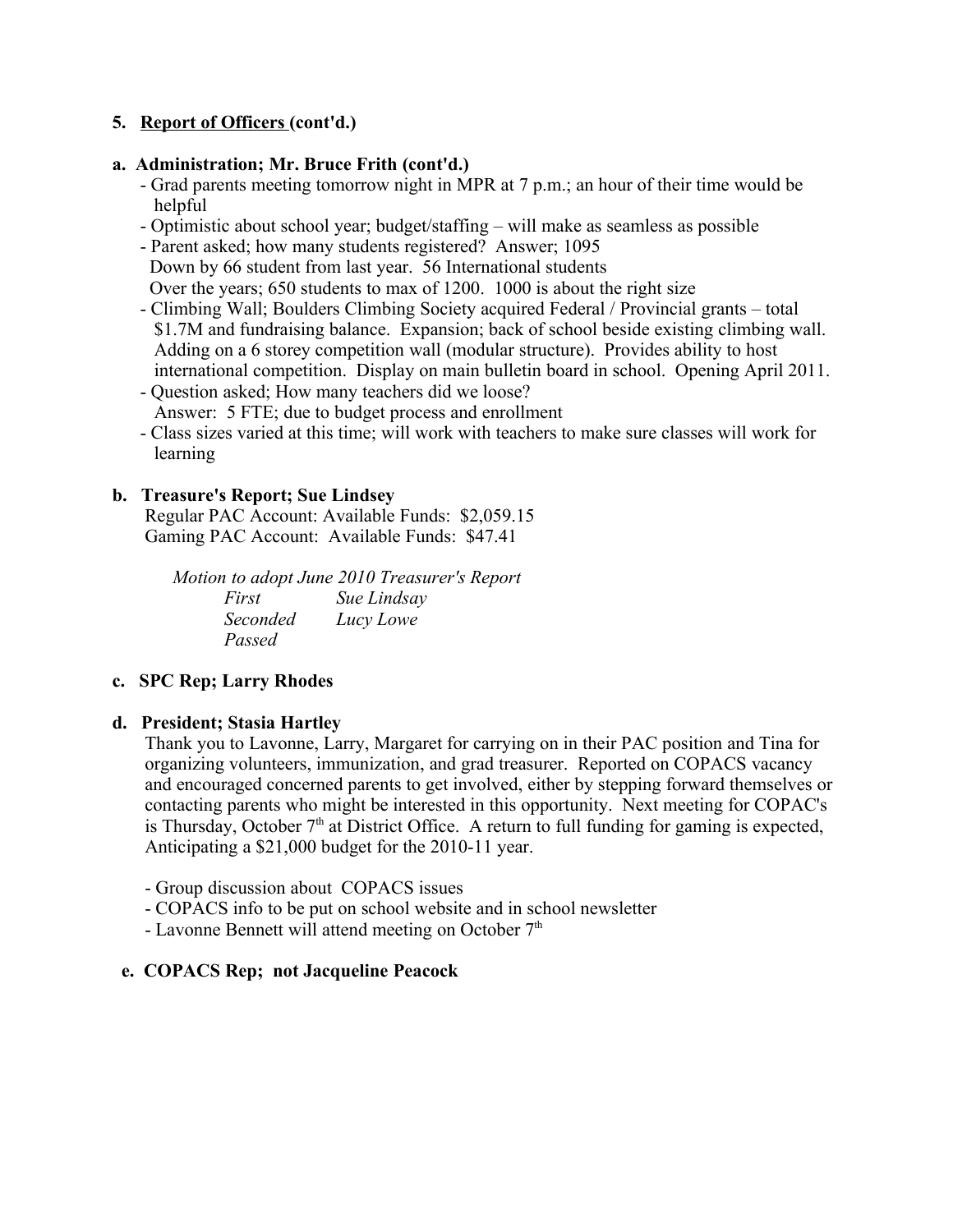## **6. Report of Committee Chairs**

**a. Breakfast Committee: Michelle Colvine & Karen Carvalhal** - Has program started? Laura will follow-up with Michelle and Karen. Tina has volunteer names for this program and will pass them on,

#### **b. Volunteer Committee; Tina Henderson**

- wrong form went home. Tina will connect with Scheryl in the office.
- to-date; 111 sheets back; last year received 160.

#### **c. Fundraising efforts: Stasia Hartley**

- **1. Fresh Cup Roastery Cafe; Coffee Bean Program** - program starts September  $23<sup>rd</sup> / 1$  lbs beans = \$3 to the PAC
- **2. Rashleigh Farms (1947 Stelly's Cross Road)**
	- Ongoing bottle collection for AfterGrad
	- $-1$ <sup>st</sup> sorting will be Saturday, October 16<sup>th</sup>; 9 a.m.
	- last year raised \$8,000 for AfterGrad
- 3. **Thrifty Food cards;** fundraising opportunity available to all teams / clubs

#### **7. Funding Requests**

### **a. Funding Request; Gay Straight Alliance Club for \$1,050**

 Review / discussion around funding request ('Me to We Day' Event) Travel date; October 15th

 *Motion to fund up to \$800. Funds to come out of Gaming Account Initially to be covered by regular funds* 

*First Larry Rhodes Seconded Trish Mar Passed*

# **b. Funding Request; Kick the NIC (group of students meet once per week at lunch hour) Funding request; \$400.00**

Review / discussion around funding request

 *Motion to fund \$400.00 First Tim Dunford Seconded Jacqueline Peacock Passed*

#### *c.* **Immunization funding (juice / suckers)**

Motion to fund up to \$200.00

| First           | Lavonne Bennett |
|-----------------|-----------------|
| <i>Seconded</i> | Dawn Evans      |
| Passed          |                 |